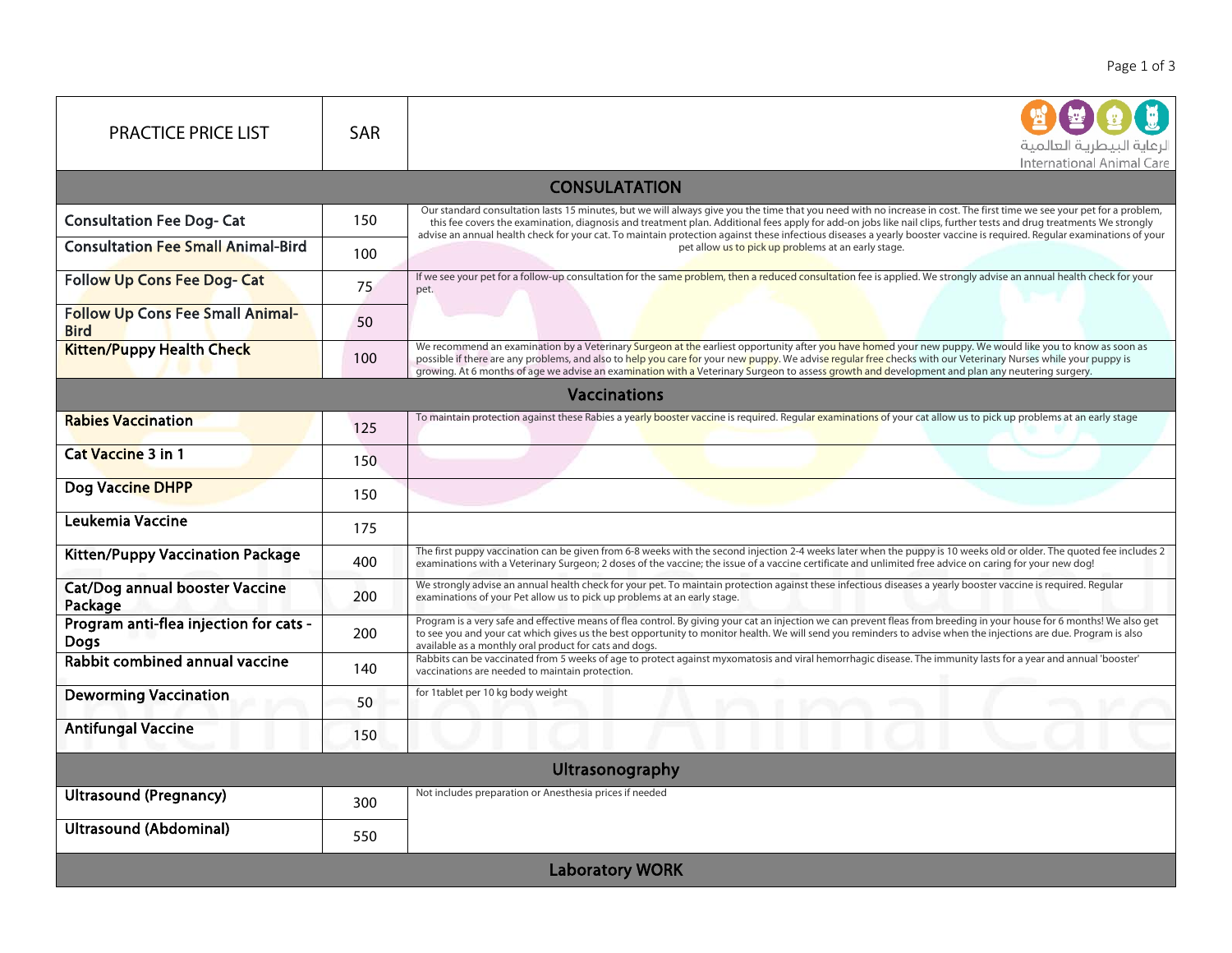| <b>Virus Strip Test</b>                  | 150       | CATS (FLV, FIV and Toxoplasma)<br>DOGS (Parvo, Distemper, Giardia, CAV and CCV)                                                                                                                                                                                                                                                                                                                                                                                                                                                                                                       |  |  |
|------------------------------------------|-----------|---------------------------------------------------------------------------------------------------------------------------------------------------------------------------------------------------------------------------------------------------------------------------------------------------------------------------------------------------------------------------------------------------------------------------------------------------------------------------------------------------------------------------------------------------------------------------------------|--|--|
|                                          |           | <b>OTHER</b>                                                                                                                                                                                                                                                                                                                                                                                                                                                                                                                                                                          |  |  |
| <b>Pet Passport Travel Package</b>       | 300       | If you wish to travel abroad with your pet it is necessary to have a pet passport. The price quoted includes microchip implantation, rabies vaccination and the issue of<br>the pet passport document. The passport is valid for travel 3 weeks after the first rabies vaccine.                                                                                                                                                                                                                                                                                                       |  |  |
| <b>Pet Passport</b>                      | 50        | Booklet                                                                                                                                                                                                                                                                                                                                                                                                                                                                                                                                                                               |  |  |
| Microchip implantation                   | 150       | We advise that all your pets are identified by microchip. Implantation is safe and the chip provides a reliable form of permanent identification of your pet. This will<br>help many cases of pets reunited with their owners which would not have happened                                                                                                                                                                                                                                                                                                                           |  |  |
| <b>FILE opening</b>                      | 50        |                                                                                                                                                                                                                                                                                                                                                                                                                                                                                                                                                                                       |  |  |
| <b>Prescriptions</b>                     | 50        | We always aim to provide you with all the medications you need. If you wish to purchase Prescription Only Medication elsewhere you will need a prescription. To be<br>consistent with our prescribing policy we will supply a prescription for the quoted fee to allow you to purchase a 6 week supply of a single drug. We do not currently<br>give discounts for clients requiring multiple prescriptions as we do not give clients discounts for buying multiple drugs directly. The provision of a prescription is<br>subject to an examination of your pet on a 3 monthly basis. |  |  |
| <b>Express Anal Glands</b>               | 50        | <b>WITHOUT SEDATION PRICES</b>                                                                                                                                                                                                                                                                                                                                                                                                                                                                                                                                                        |  |  |
| <b>Nail Trim</b>                         | 50        |                                                                                                                                                                                                                                                                                                                                                                                                                                                                                                                                                                                       |  |  |
| <b>Ear Mites Cleaning / Ear Flushing</b> | 75        | Not include medication prices                                                                                                                                                                                                                                                                                                                                                                                                                                                                                                                                                         |  |  |
| I.V. Catheter & I.V. Fluid Therapy       | 120       | This simple procedure will establish direct I.V. access to make it an easy and smooth process for anesthesia along with having I.V. access at any time in case of a<br>medical emergency. I.V. Fluids are a beneficial part of your pet's surgery to go along with anesthesia because it helps keep the pet's blood pressure regulated and<br>correct during anesthesia. This also will keep the patient hydrated as well and correct any dehydration process during the procedure.                                                                                                   |  |  |
| <b>Urinary Catheter / CAT</b>            | 150       | Not includes Anesthesia prices if needed                                                                                                                                                                                                                                                                                                                                                                                                                                                                                                                                              |  |  |
| <b>Urinary Catheter / DOG</b>            | 200       | Not includes Anesthesia prices if needed                                                                                                                                                                                                                                                                                                                                                                                                                                                                                                                                              |  |  |
| Euthanasia                               | 200       | Hopeless cases only                                                                                                                                                                                                                                                                                                                                                                                                                                                                                                                                                                   |  |  |
| <b>SURGERY</b>                           |           |                                                                                                                                                                                                                                                                                                                                                                                                                                                                                                                                                                                       |  |  |
| <b>Male Dog Neutering Surgery</b>        | 500-1000  | We castrate dogs from Chihuahuas to Great Danes and our costs vary accordingly. Your dog needs to be starved in the morning and will come home that evening.                                                                                                                                                                                                                                                                                                                                                                                                                          |  |  |
| <b>Female Dog Neutering Surgery</b>      | 900-1500  | We spay bitches of all shapes and sizes and the cost varies accordingly. We continue to neuter bitches via a conventional mid-line laparotomy and<br>ovariohysterectomy, which we find safe, effective and comfortable for our patients. Your Veterinary Surgeon will discuss alternatives with you.                                                                                                                                                                                                                                                                                  |  |  |
| <b>Male Cat Neutering Surgery</b>        | 400-600   | A routine procedure for us, if not for the cat. Your cat will come home in the evening and recovery is usually straightforward.                                                                                                                                                                                                                                                                                                                                                                                                                                                       |  |  |
| <b>Female Cat Neutering Surgery</b>      | 800-1000  | We spay the girls early in the day and they recover quickly and are usually ready to go home in the evening. For your convenience you only have to come back for<br>suture removal a week later.                                                                                                                                                                                                                                                                                                                                                                                      |  |  |
| <b>Male Rabbit Neutering Surgery</b>     | 400-500   | Rabbits do not need to be starved prior to anesthesia. We give them a gaseous anesthesia with a tube in their windpipe. The anesthesia is very safe and recovery is<br>swift. Your rabbit will come home in the evening and return for an early progress check after 1-2d and suture removal after a week.                                                                                                                                                                                                                                                                            |  |  |
| <b>Female Rabbit Neutering Surgery</b>   | 600-800   | Rabbits do not need to be starved prior to anesthesia. We give them a premed then a gas anesthesia with a tube in their windpipe or another device that maintains an<br>airway. The anesthesia is very safe and recovery is swift. Your rabbit will come home in the evening with some pain relief for the first few days and return for an early<br>progress check after 1-2d and suture removal after a week.                                                                                                                                                                       |  |  |
| <b>C-Section CAT</b>                     | 1000-2500 | C-SECTION 1000 with spay - 1500 without spay<br>After hours C-SECTION 2000 with spay - 2500 without spay (includes after hours fee)                                                                                                                                                                                                                                                                                                                                                                                                                                                   |  |  |
| <b>C-Section Dog</b>                     | 1500-3500 | C-SECTION 1500 with spay - 1800 without spay<br>After hours C-SECTION 3000 with spay - 3500 without spay (includes after hours fee)                                                                                                                                                                                                                                                                                                                                                                                                                                                   |  |  |

Page 2 of 3